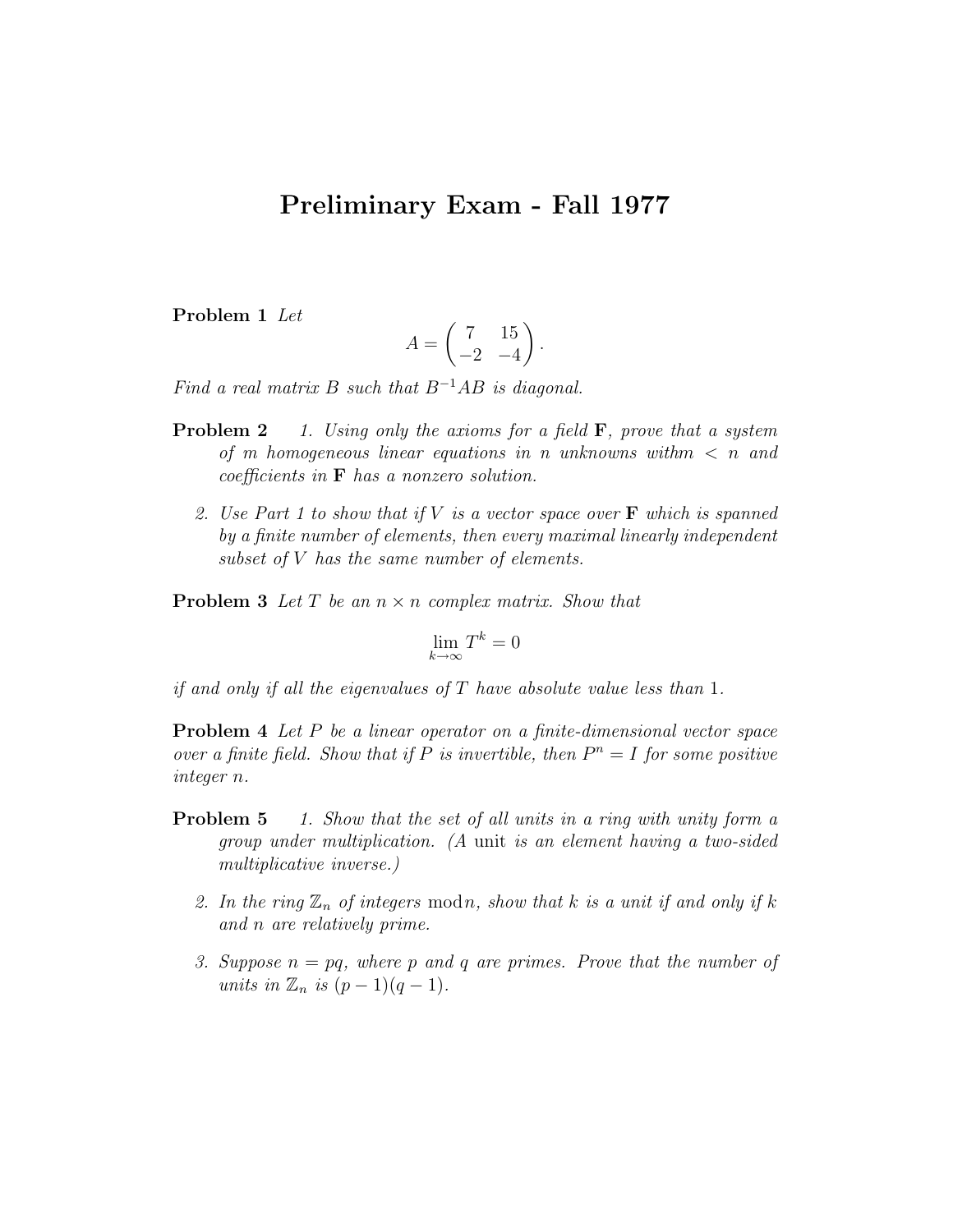**Problem 6** Let  $u : \mathbb{R}^2 \to \mathbb{R}$  be the function defined by  $u(x, y) = x^3 - 3xy^2$ . Show that u is harmonic and find  $v : \mathbb{R}^2 \to \mathbb{R}$  such that the function  $f : \mathbb{C} \to$  $\mathbb C$  defined by

$$
f(x+iy) = u(x,y) + iv(x,y)
$$

is analytic.

Problem 7 Evaluate

$$
\int_{-\infty}^{\infty} \frac{dx}{1 + x^{2n}}
$$

where *n* is a positive integer.

Problem 8 Find all solutions of the differential equation

$$
\frac{d^2x}{dt^2} - 2\frac{dx}{dt} + x = \sin t
$$

subject to the condition  $x(0) = 1$  and  $x'(0) = 0$ .

**Problem 9** Let  $f : [0, 1] \to \mathbb{R}$  be continuously differentiable, with  $f(0) = 0$ . Prove that

$$
\sup_{0 \leqslant x \leqslant 1} |f(x)| \leqslant \sqrt{\int_0^1 \left(f'(x)\right)^2 dx}.
$$

**Problem 10** Let  $f_n : \mathbb{R} \to \mathbb{R}$  be differentiable for each  $n = 1, 2, \ldots$  with  $|f'_n(x)| \leq 1$  for all n and x. Assume

$$
\lim_{n \to \infty} f_n(x) = g(x)
$$

for all x. Prove that  $q : \mathbb{R} \to \mathbb{R}$  is continuous.

**Problem 11** Show that the differential equation  $x' = 3x^2$  has no solution such that  $x(0) = 1$  and  $x(t)$  is defined for all real numbers t.

**Problem 12** Let  $X \subset \mathbb{R}$  be a nonempty connected set of real numbers. If every element of  $X$  is rational, prove  $X$  has only one element.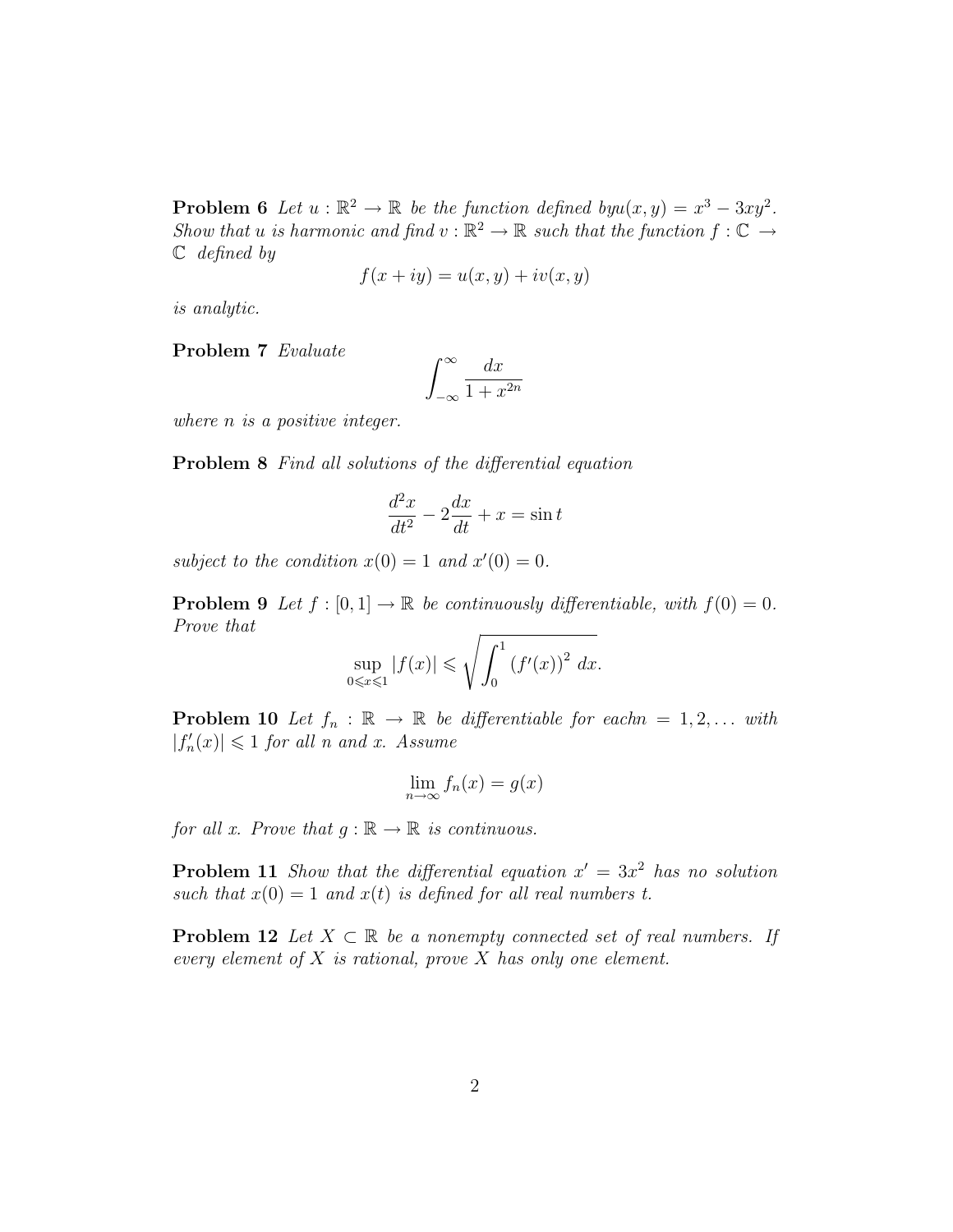Problem 13 Consider the following four types of transformations:

$$
z \mapsto z + b
$$
,  $z \mapsto 1/z$ ,  $z \mapsto kz$  (where  $k \neq 0$ ),  
 $z \mapsto \frac{az + b}{cz + d}$  (where  $ad - bc \neq 0$ ).

Here, z is a variable complex number and the other letters denote constant complex numbers. Show that each transformation takes circles to either circles or straight lines.

**Problem 14** If a and b are complex numbers and  $a \neq 0$ , the set  $a^b$  consists of those complex numbers c having a logarithm of the form b $\alpha$ , for some logarithm  $\alpha$  of a. (That is,  $e^{b\alpha} = c$  and  $e^{\alpha} = a$  for some complex number  $\alpha$ .) Describe set  $a^b$  when  $a = 1$  and  $b = 1/3 + i$ .

**Problem 15** Let  $f : \mathbb{R}^n \to \mathbb{R}$  have continuous partial derivatives and satisfy

$$
\left|\frac{\partial f}{\partial x_j}(x)\right| \leqslant K
$$

for all  $x = (x_1, \ldots, x_n)$ ,  $j = 1, \ldots, n$ . Prove that

$$
|f(x) - f(y)| \leqslant \sqrt{n}K||x - y||
$$

(where  $||u|| = \sqrt{u_1^2 + \cdots + u_n^2}$ ).

Problem 16 Let E and F be vector spaces (not assumed to be finite-dimensional). Let  $S : E \to F$  be a linear transformation.

- 1. Prove  $S(E)$  is a vector space.
- 2. Show S has a kernel  $\{0\}$  if and only if S is injective (i.e., one-to-one).
- 3. Assume S is injective; prove  $S^{-1}: S(E) \to E$  is linear.

**Problem 17** Let G be the set of  $3\times3$  real matrices with zeros below the diagonal and ones on the diagonal.

- 1. Prove G is a group under matrix multiplication.
- 2. Determine the center of G.